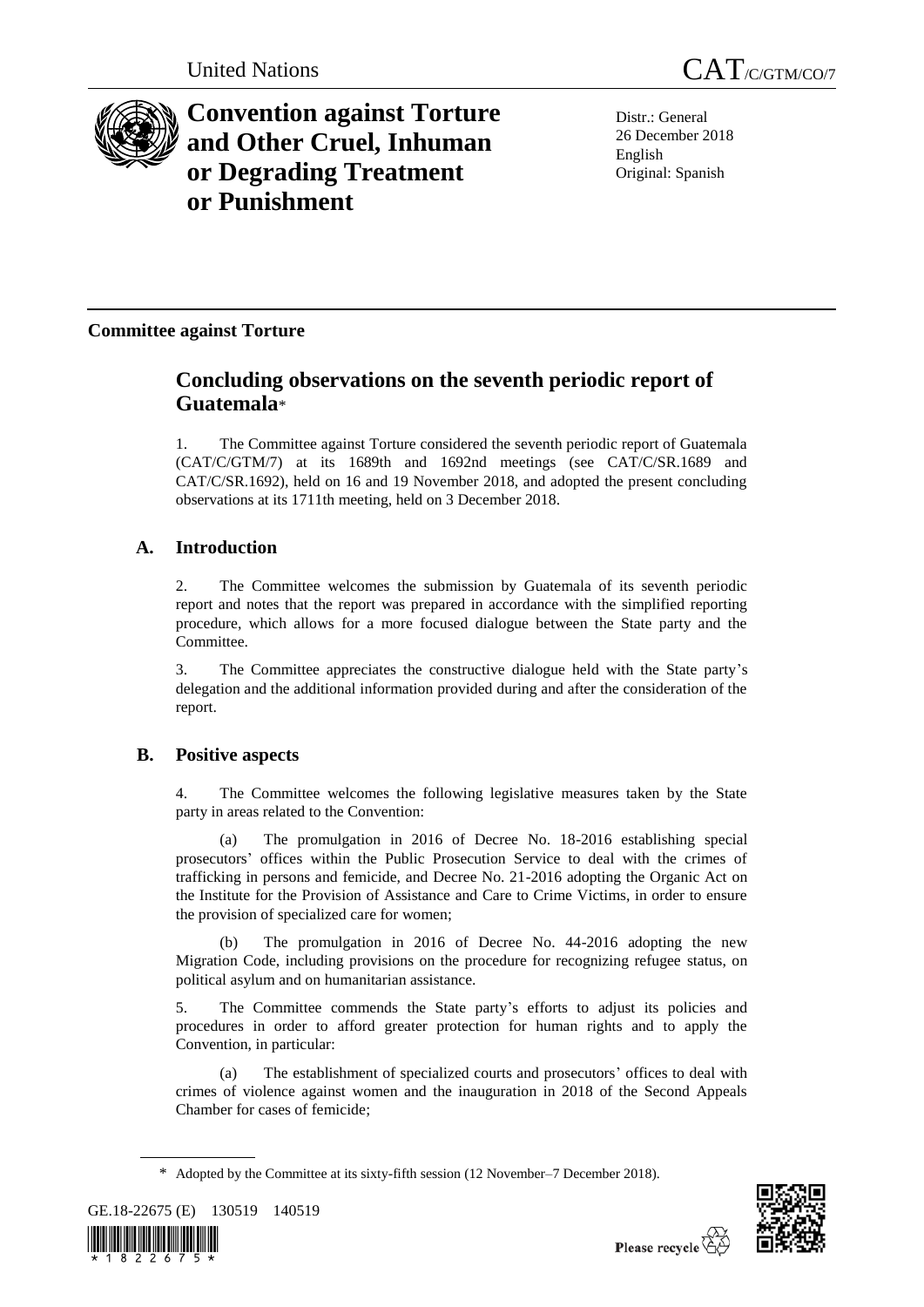(b) The adoption in 2014 of the Public Policy against Trafficking in Persons and for the Comprehensive Protection of Victims 2014–2024, and in 2018 of the national antitrafficking action plan for 2018–2022;

(c) The National Policy on Crime and Violence Prevention, Public Safety and Civic Peace for the period 2014–2034, the associated national action plan and the National Strategy for the Prevention of Violence and Crime for the period 2017–2027;

(d) The adoption in 2014 of the National Prison Reform Policy 2014–2024;

(e) The adoption in 2014 of the Protocol for the Implementation of Immediate and Preventive Security Measures for Human Rights Activists and in 2018 of General Instruction No. 5-2018 approving a protocol for the investigation of crimes committed against human rights defenders;

(f) The adoption in 2018 by the National Institute of Forensic Sciences of a procedure for the forensic handling of cases in which torture or cruel, inhuman or degrading treatment is being investigated; a procedure for the forensic examination of living persons in cases in which torture or cruel, inhuman or degrading treatment or punishment is being investigated and/or is suspected; and a handbook on specialized psychological evaluations, incorporating the provisions of the Minnesota Protocol on the Investigation of Potentially Unlawful Death and the Manual on the Effective Investigation and Documentation of Torture and Other Cruel, Inhuman or Degrading Treatment or Punishment (Istanbul Protocol);

(g) The adoption in 2018 of General Instruction No. 2-2018 of the Public Prosecution Service, approving a care pathway and specialized criminal prosecution procedure for adolescents in conflict with the law, and Instruction No. 3-2018, establishing care, coordination, investigation and intervention mechanisms for adolescents in conflict with the law.

6. The Committee appreciates that the State party maintains a standing invitation to the special procedures mechanisms of the Human Rights Council, which has allowed independent experts to carry out visits to the country during the reporting period, and it encourages the continuation of this practice.

## **C. Principal subjects of concern and recommendations**

## **Pending follow-up issues from the previous reporting cycle**

7. In paragraph 28 of its preceding concluding observations (CAT/C/GTM/CO/5-6), the Committee requested the State party to inform it about the steps it had taken pursuant to a number of recommendations which the Committee considered to be matters of priority. Those recommendations were set forth in paragraph 13, on violence against women; paragraph 14, on attacks against human rights defenders; and paragraph 18, on detention conditions. The Committee appreciates the State party's replies in this regard, received on 17 July 2014 under the follow-up procedure (CAT/C/GTM/CO/5-6/Add.1). In the light of this information, the Committee considers that the recommendations contained in paragraphs 13, 14 and 18 of the previous concluding observations have been implemented only partially (see paras. 20, 21 and 36 to 39 below).

## **Definition of the offence of torture**

8. The Committee is concerned that the State party has still not brought the definition of the offence of torture, particularly articles 201 bis and 425 of the Criminal Code, into line with the provisions of article 1 of the Convention, despite the Committee's repeated recommendations (CAT/C/GTM/CO/4, para. 10, and CAT/C/GTM/CO/5-6, para. 8) and the Constitutional Court resolution of 17 July 2012, although it welcomes the establishment of a technical panel to prepare draft legislation amending the definition of the offence of torture, to be presented in December 2018 (arts. 1 and 4).

9. **The State party should fulfil its obligations under the Convention, having reaffirmed its commitment to do so during the dialogue with the Committee, and**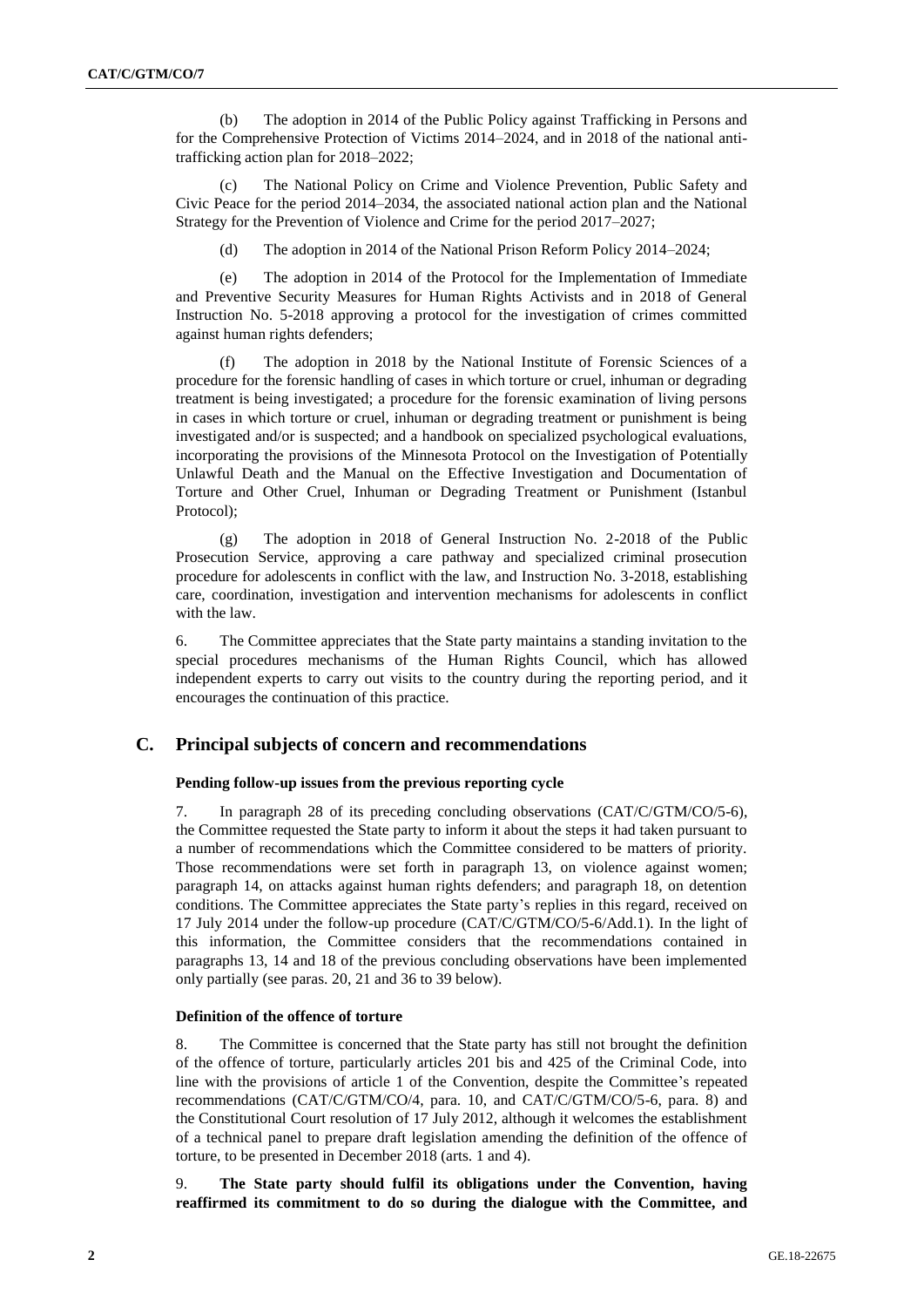**should expedite the legislative process to amend, as a matter of priority, the relevant provisions of the Criminal Code by making torture a criminal offence as defined under article 1 of the Convention. In that connection, the Committee wishes to draw the State party's attention to paragraph 9 of its general comment No. 2 (2008) on the implementation of article 2 by States parties, in which it points out that serious discrepancies between the Convention's definition and that incorporated into domestic law create actual or potential loopholes for impunity. The Committee reiterates its recommendation (CAT/C/GTM/CO/5-6, para. 8) concerning the need to ensure that acts of torture are not subject to any statute of limitations.**

#### **Complaints of torture and ill-treatment and fundamental legal safeguards**

10. The Committee reiterates its concern (CAT/C/GTM/CO/5-6, para. 9) at the complaints of torture and ill-treatment that have been conveyed to it by reliable sources, with practices such as those of smothering people with bags soaked in pepper spray and administering electric shocks being used by police officers in particular, and complaints of sexual violence and harassment of people while in custody and in places of deprivation of liberty. The Committee regrets that fundamental legal safeguards, particularly the right to be brought before a judge within the time limit set by law, are not respected at all times. The Committee also regrets that the State party has not provided information on its procedures for ensuring that safeguards and procedural standards are upheld (arts. 2, 4, 12 and 16).

### 11. **The State party should:**

Unequivocally reaffirm the absolute prohibition of torture and publicly **state that any person who commits, abets, allows or instigates acts of torture will be held personally responsible before the law, will be tried in a criminal court and will be duly punished;**

(b) **Adopt effective measures for ensuring that all detainees have the benefit, in law and in practice, of all fundamental safeguards from the very outset of their deprivation of liberty in accordance with international standards, in particular the rights: (i) to be assisted by a lawyer or public defender without delay; (ii) to request and receive a medical examination performed by a qualified, independent doctor and to have the examining physician(s) report any signs of torture or ill-treatment, confidentially and without fear of reprisal, to an independent investigative authority; (iii) to be informed of the reasons for their arrest and the nature of the charges against them in a language that they can understand; (iv) to have their detention registered, with compliance with the detention registration system being very closely monitored and any official who does not fulfil the requirements of that system, or who does not ensure that his or her subordinates do so, being duly punished; (v) to inform a family member or third party of their choosing of their detention without delay; and (vi) to be brought before a judge without delay and within the time limit set by law;**

(c) **Ensure that the questioning of persons deprived of their liberty is video recorded, that those recordings are stored in a safe place under the control of oversight bodies and that the recordings are made available to investigators, detainees and their lawyers;**

(d) **Ensure that judges, prosecutors and public defenders oversee periods of detention properly, take the initiative in asking detainees how they have been treated during their period of detention and request that a forensic medical examination be performed whenever they have reason to believe that a person who appears before them may have been subjected to torture or duress.**

#### **Acts of corruption**

12. The Committee is deeply concerned by numerous reports of corruption in the judicial system, the prison system and the police force of the State party and by reports that most acts of corruption go unpunished. The Committee is also concerned that the decision not to renew the mandate of the International Commission against Impunity in Guatemala may lead to a setback in the fight against impunity and in international cooperation in this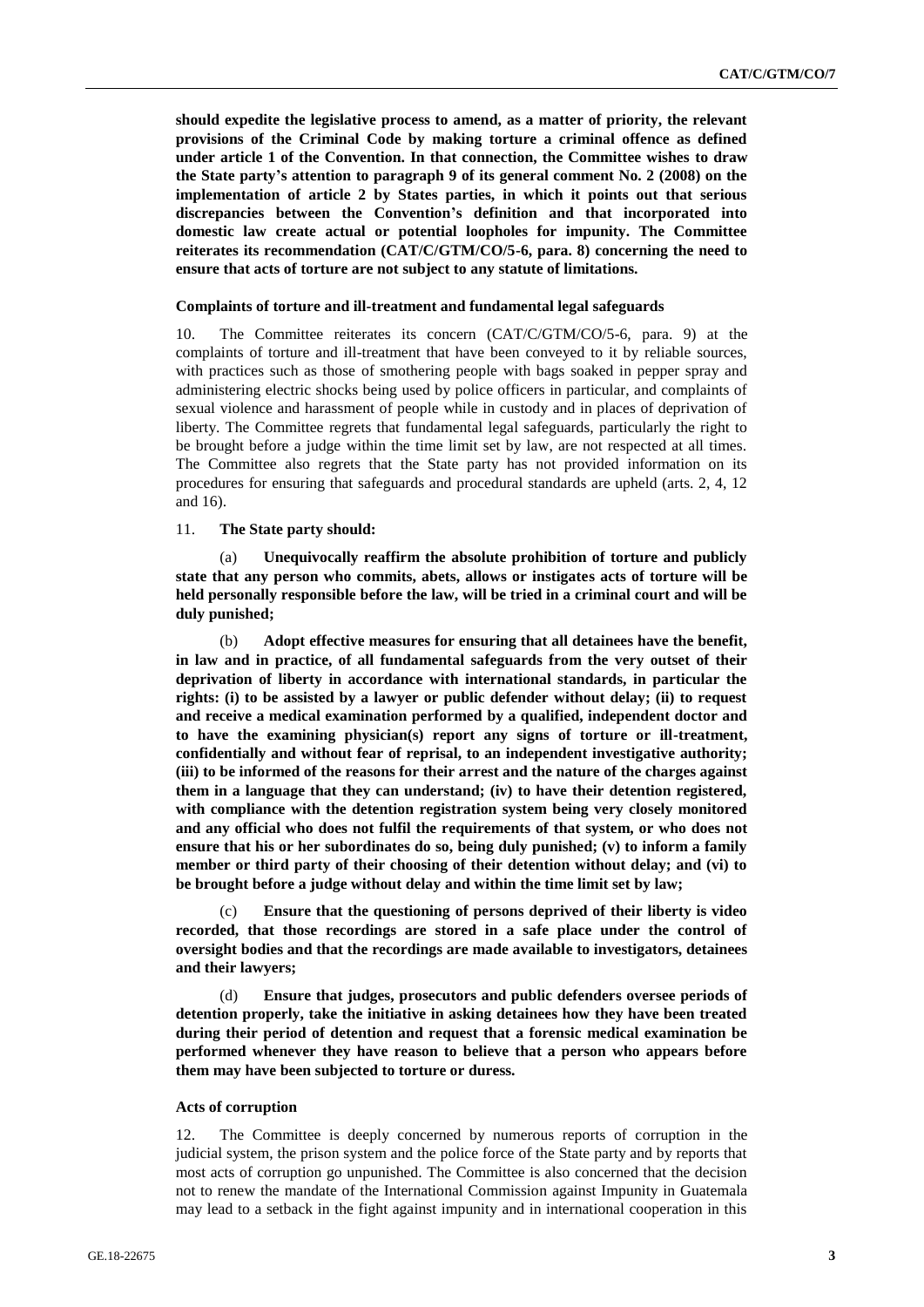area. In particular, the Committee takes note with concern of the persistence of the practice known as *talacha*, whereby bribes are extorted from persons deprived of their liberty in exchange for the avoidance of physical punishment and/or as a condition for the provision of medical treatment, food or any other prison benefit (arts. 2, 10 and 12).

13. **The State party should immediately take steps, as a matter of urgency, to put an end to corruption in the judicial system, the prison system and the police force, which obstructs the effective application of the Convention. In particular, the State party should increase the support it provides to the Public Prosecution Service, build up the Service's capacity for investigating and prosecuting corruption cases and introduce independent audits and training programmes for civil servants designed to ensure the transparency of their actions. The Committee invites the State party to reconsider its decision not to renew the mandate of the International Commission against Impunity in Guatemala after 2019. It also requests the State party to apprise it of the steps that it has taken and the difficulties that it has encountered in its efforts to combat corruption and to provide it with information on the number of civil servants, including high-ranking officials, who have been tried and punished for engaging in corruption.**

#### **National mechanism for the prevention of torture**

14. While taking note of the appointment of three of the five rapporteurs of the National Office for the Prevention of Torture in August 2018 and of the Government's stated intention to increase the Office's budget, the Committee is concerned by the fact that the selection processes that have taken place to date have been challenged on the grounds of a lack of transparency, unjustified delays and a failure to include experience or specialized qualifications in the field of human rights as one of the selection criteria. The Committee is also concerned by reports that the Office has not fulfilled its legal mandate because it has failed to make public pronouncements and to follow up on its recommendations with the authorities and has mismanaged its funds; it is also claimed that its work has had little impact and its staff is not representative of an interdisciplinary or pluricultural approach. The Committee is especially alarmed by the use of the institution to put pressure on judges who are battling corruption, as is evidenced by the charges brought against Judge Iris Yassmin Barrios and Judge Erika Lorena Aifán Dávila in the Bitkov case, in which it has been claimed that, in the course of judicial proceedings, they acted in a way that could constitute torture. The Committee regrets that civil society has played such a small part in the work of the National Office for the Prevention of Torture, since its consultative council has not been established; it also regrets that there are no implementing regulations, aligned with international standards, for the law governing the Office and that there is no policy for minimizing the risk run by persons who report acts of torture or ill-treatment (art. 2).

15. **The Committee urges the State party to ensure that future rapporteurs of the National Office for the Prevention of Torture are selected by means of a public process that is transparent, participatory and inclusive and that will be independent, will maintain a gender and ethnic balance and will be based on an objective evaluation of the candidates' merits in terms of suitability, probity and recognized qualifications in a range of multidisciplinary fields, including health care (see article 18 of the Optional Protocol and the Committee's guidelines on national preventive mechanisms (CAT/OP/12/5, paras. 17 to 20)). The Committee also urges the State party to:**

(a) **Periodically evaluate the performance of the National Office for the Prevention of Torture, including its management of its resources and its personnel selection processes;**

(b) **Ensure that the National Office for the Prevention of Torture has unhindered access to all places of deprivation of liberty and is able to hold confidential meetings with detainees, follows up on the findings that it conveys to the proper authorities and on its recommendations, and respects and ensures the independence of the judiciary at all times;**

(c) **Ensure that non-governmental organizations have free access to all places of deprivation of liberty, that a consultative council for the national mechanism**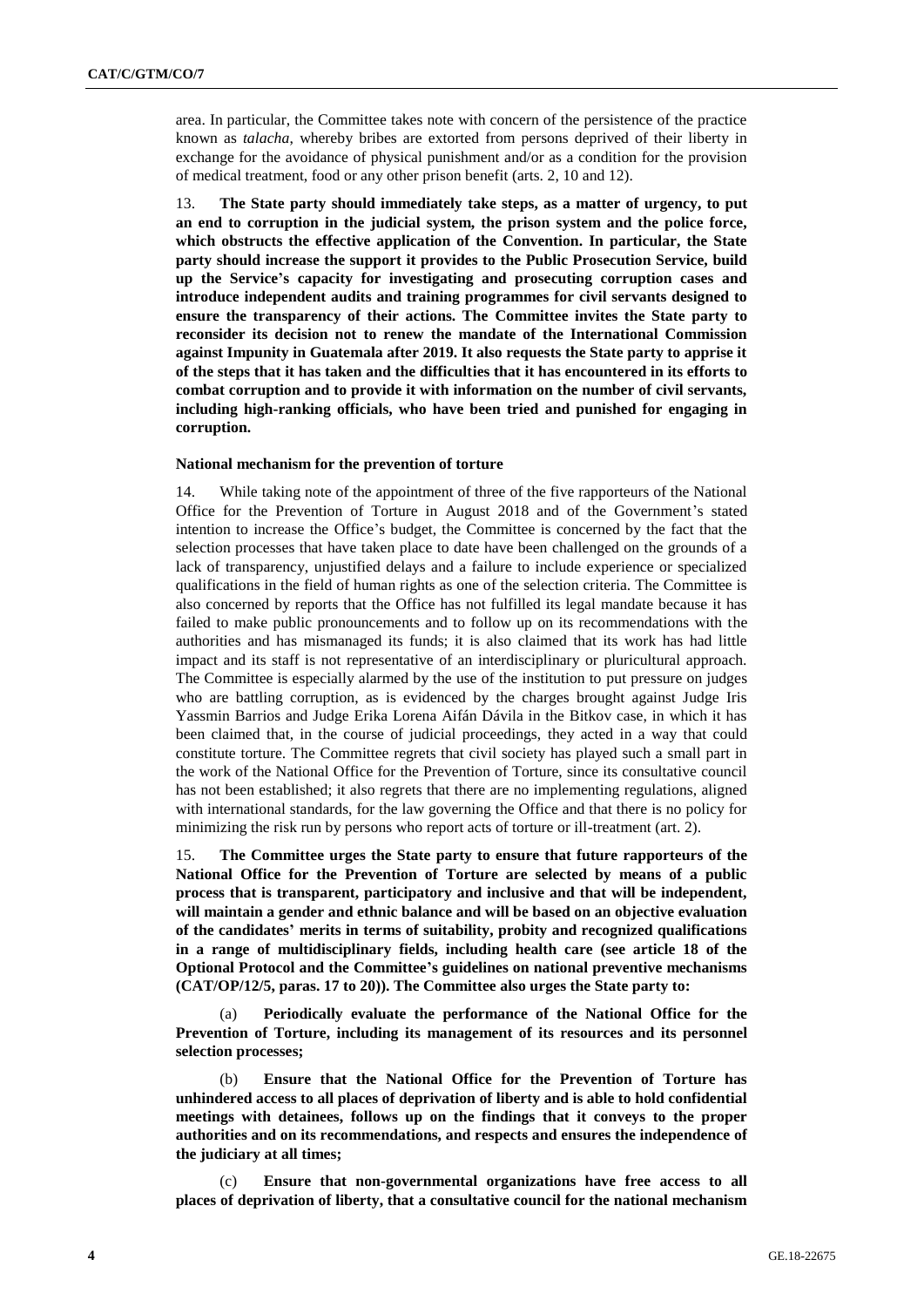**for the prevention of torture is established, and that it functions in an effective manner;**

(d) **Strengthen the working methods of the National Office for the Prevention of Torture, including by adopting rules of procedure that are in line with the Optional Protocol, and put in place a policy for minimizing the risk run by persons who report torture or ill-treatment, including during visits.**

#### **Impunity for acts of torture and ill-treatment**

16. In view of the complaints of torture and ill-treatment that have been made, the Committee finds it worrisome that only four convictions for torture have been handed down between 2012 and 2018. It also notes with concern that, although 188 complaints of torture and 308 reports of related crimes were registered by the Prosecution Service between 2012 and 2015 and although 233 complaints have been registered by the National Office for the Prevention of Torture between 2015 and 2018, most of those cases are still under investigation. The Committee also notes with concern that most of the cases involving accusations against police officers or prison staff have been investigated as cases involving less serious offences. It regrets that the State party has not provided statistics on the number of investigations that prosecutors have opened on an ex officio basis. In addition, the Committee regrets the failure to provide information on the steps taken to ensure the independence and impartiality of the investigations being conducted by the Public Prosecution Service (arts. 2, 12, 13 and 16).

#### 17. **The State party should:**

(a) **Ensure that all reports of torture or ill-treatment are investigated promptly and impartially, that no institutional or hierarchical relationship exists between the investigators and the suspected perpetrators and that investigations are opened on an ex officio basis whenever there is reason to believe that an act of torture or ill-treatment has been committed;**

(b) **Establish an independent, effective and confidential means by which victims of torture or ill-treatment who are being held in any prison or other place of detention can convey complaints directly to the Public Prosecution Service and ensure that informants and victims are, in practice, protected from any and all reprisals;** 

Undertake a structural reform of the National Civil Police Force, to **include a review of its internal investigation mechanisms, with a view to heightening its effectiveness and ensuring its complete institutional and hierarchical independence from the persons being investigated;**

(d) **Observe the principle of the presumption of innocence of persons being investigated as possible perpetrators of acts of torture or ill-treatment while also ensuring that they are suspended from duty immediately for the duration of the investigation, particularly if there is a risk that they would otherwise be in a position to reoffend, carry out reprisals against the alleged victim or hinder the investigation;**

Ensure that suspects duly stand trial and, if found guilty, are given **sentences that are commensurate with the seriousness of their acts. The Committee wishes to draw attention to paragraph 10 of its general comment No. 2, in which it states that it would be a violation of the Convention to prosecute conduct solely as illtreatment where the elements of torture are also present;**

(f) **Provide further training to prosecutors, forensic physicians and judges as a means of bringing about improvements in the quality of investigations, the scientific analysis of evidence, the proper classification of criminal acts and the prosecution thereof.**

#### **Excessive use of pretrial detention**

18. The Committee reiterates its earlier recommendations (CAT/C/GTM/CO/4, para. 20 and CAT/C/GTM/CO/5-6, para. 17) regarding excessive recourse to pretrial detention, which accounts for 51.58 per cent of the prison population according to data provided by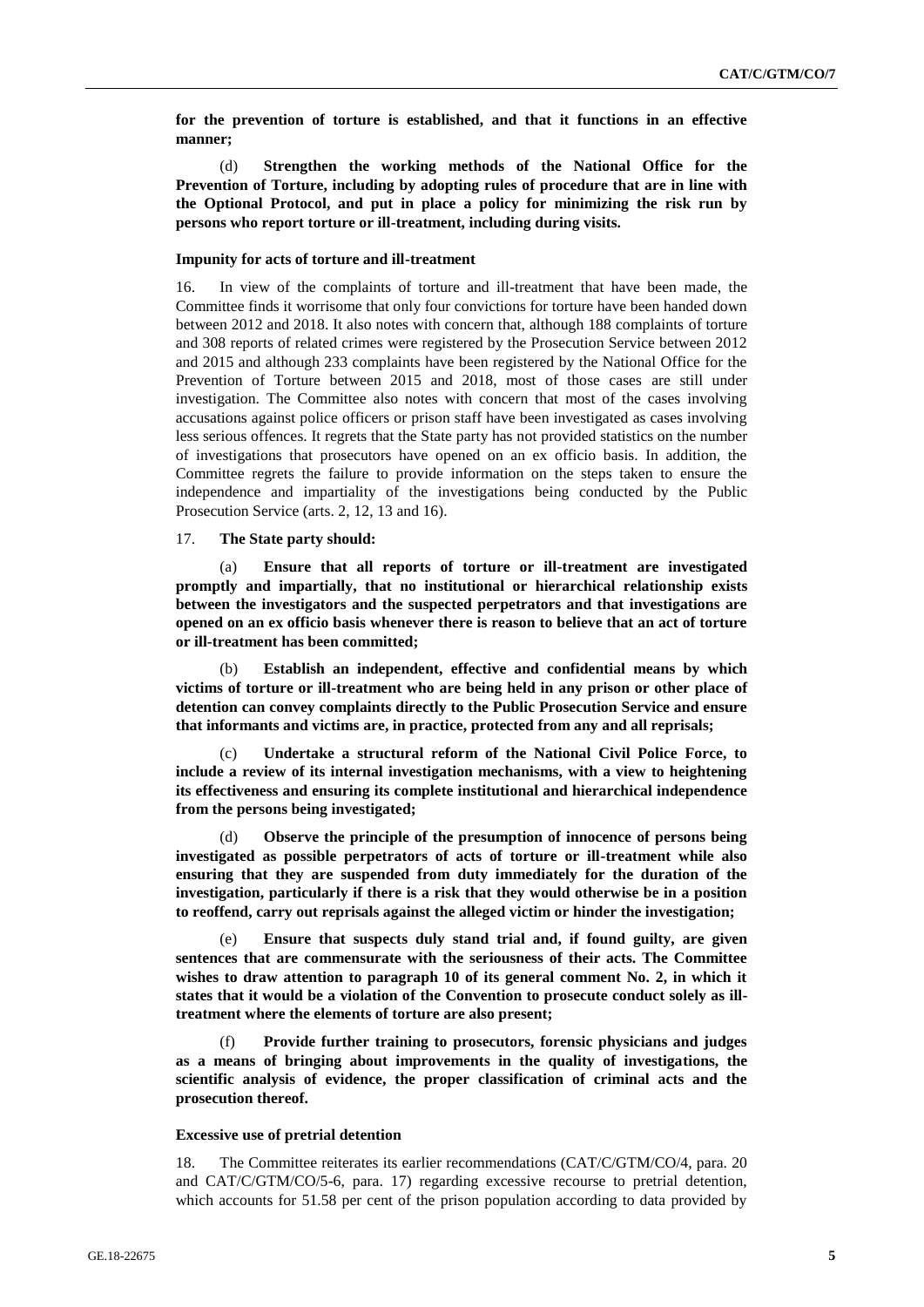the delegation. The Committee is concerned about the fact that many persons are held in pretrial detention for minor offences, even after the applicable time limits have been reached. The Committee notes with concern that, under the Code of Criminal Procedure, a person must be held in pretrial detention if he or she is a reoffender or is charged with certain offences, including those covered by the Anti-Narcotics Act. The Committee is also concerned by reports that the frequent deferral of hearings, media pressure and public concern about safety are influential factors behind the nearly blanket application of pretrial detention and the prolongation of its duration. Although the Committee takes note of the adoption of the 2016 Act on the Implementation of Remote Monitoring in Criminal Proceedings, it regrets that electronic monitoring devices have to be paid for by the persons subject to such monitoring, unless the presiding judge decides otherwise, and notes that this may have a discriminatory impact on persons who cannot afford to cover the cost of such devices (arts. 2, 11 and 16).

19. **The State party should adopt the necessary legislative, judicial and administrative measures to counter the excessive use of pretrial detention by, in particular:**

(a) **Reducing the use of pretrial detention, which should be applied only as an exceptional measure on the basis of a case-by-case determination that such a measure is proportionate, reasonable and necessary, as defined by the legal requirements regarding flight risk or interference with the proceedings; under no circumstances should pretrial detention be mandatory for all individuals charged with a particular offence;**

(b) **Encouraging and overseeing the use of alternatives to imprisonment and ensuring that their use, particularly in the case of electronic monitoring devices, is aligned with the principles of equality and non-discrimination;** 

**Establishing a consolidated, automated registry of proceedings involving persons deprived of their liberty that flags the expiration date of the allowable duration of pretrial detention and the date of completion of prison sentences;** 

Ensuring that the judiciary continues its efforts to monitor and verify **the necessity, proportionality and duration of pretrial detention and to streamline procedural measures in order to avoid the deferral of hearings;**

(e) **Granting compensation to victims of unjustified pretrial detention.**

#### **Prison conditions**

20. Despite the measures adopted by the State party (see para. 5 (d) above) and its plans to remodel centres of detention and build new centres, the Committee continues to be concerned at the steady growth of the prison population and at the prison occupancy level, which, according to data provided by the delegation, stands at 269.66 per cent overall and is up to 500 per cent in some facilities. The Committee is concerned at the fact that, because of the overcrowding in its prisons, the State party continues to use police stations as longterm detention centres. In addition, and notwithstanding the information offered by the delegation in this connection, the Committee remains concerned by reports of: (i) a failure to effectively separate persons on or awaiting trial from convicted persons; (ii) the insufficiency of rehabilitation and social reintegration programmes; (iii) a lack of hygiene and sanitation services, access to drinking water and sufficient amounts of suitable food; and (iv) insufficient therapy for drug users and persons with mental disabilities. It also regrets the lack of medical personnel, medicines and medical equipment and the shortcomings that exist in arrangements for hospital transfers, although it welcomes the conclusion of an inter-agency agreement for the appropriate coordination of such transfers. The Committee regrets, in particular, the failure to systematically conduct thorough medical examinations as part of the prison intake process that would permit the early diagnosis of infectious conditions such as HIV infection and tuberculosis and their immediate treatment (arts. 2, 11 and 16).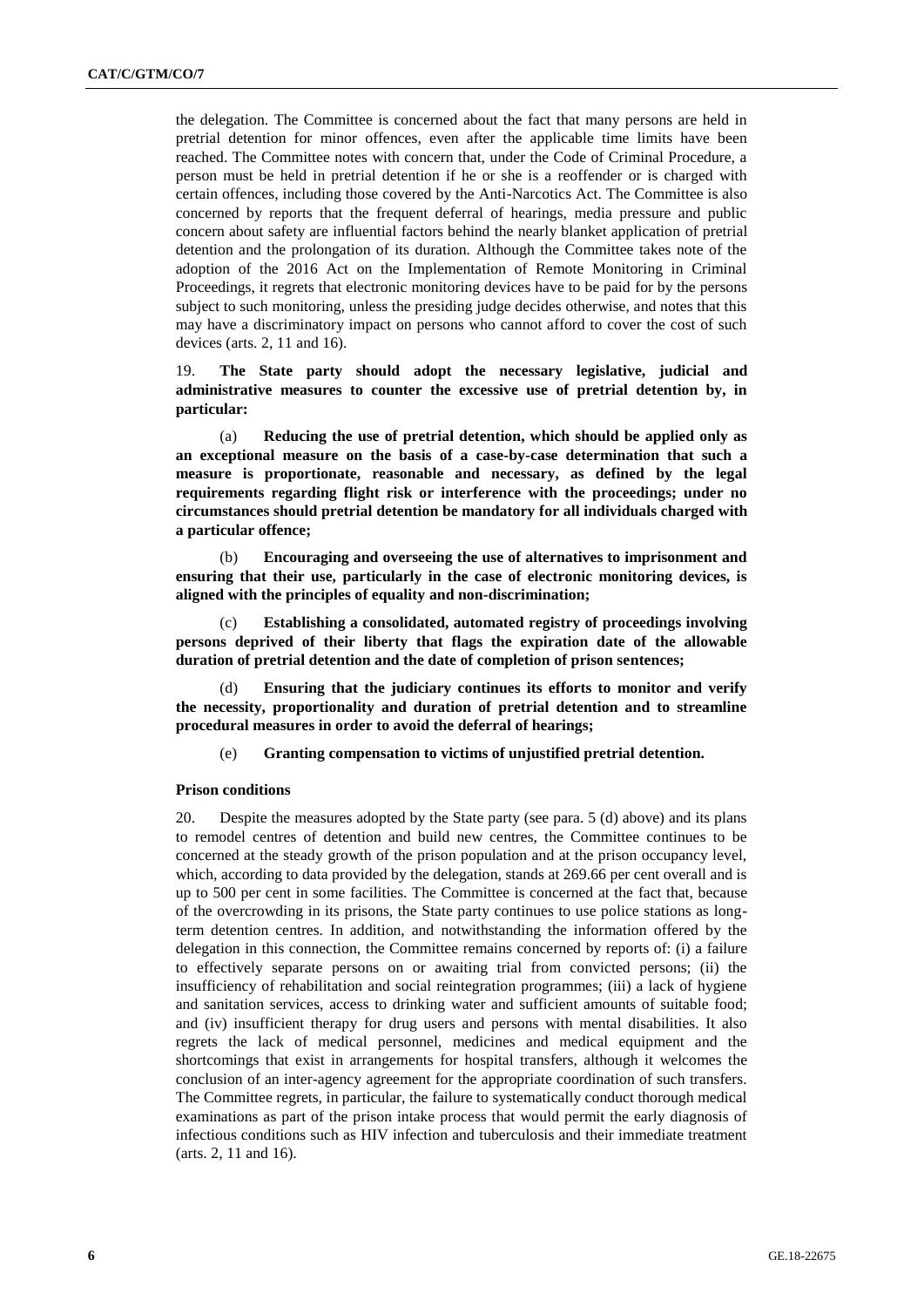21. **The State party should take steps, as a matter of urgency, to bring prison conditions into line with the United Nations Standard Minimum Rules for the Treatment of Prisoners (the Nelson Mandela rules), in particular, by:**

(a) **Stepping up its efforts to reduce prison overcrowding by, first and foremost, effectively applying existing alternatives to imprisonment, such as the remission of sentences and the use of a graduated system;**

(b) **Discontinuing the use of police stations as long-term housing for detainees;** 

(c) **Ensuring that persons on or awaiting trial are separated from convicted persons and that they are treated in a manner that is suited to their legal status;** 

(d) **Providing specific budget projections for the policy on prison reform and implementing plans for the construction, remodelling and expansion of detention centres while ensuring that hygiene and health conditions, food supplies and access to drinking water are adequate;**

(e) **Ensuring, in cooperation with public health services, the continuity of medical treatment in prison, particularly for HIV infection, tuberculosis, drug dependency and mental health problems and medical monitoring of women during pregnancy, and of arrangements for rapid transfer in the event of medical emergencies;**

(f) **Ensuring that there is a sufficient number of suitable medical personnel, materials and medicines and that detainees have access to a medical examination as soon as possible after entry into the facility and as often as necessary thereafter so that health needs, infectious diseases and possible cases of ill-treatment can be identified;** 

(g) **Increasing detainees' access to rehabilitation and social reintegration programmes.**

#### **Inter-prisoner violence and deaths in custody**

22. The Committee reiterates its concern (CAT/C/GTM/CO/5-6, para. 18) at the increase in the number of violent deaths occurring in the country's prisons, with 42 deaths by violence and 52 deaths by natural causes having occurred between January and October 2018. It is also concerned by reports that no protocols are in place for the investigation of such deaths. In the light of these reports, the Committee regrets the absence of official information concerning the findings of the investigations and any preventive measures that have been adopted. It is also disturbed about the persistently high levels of violence occurring between rival groups of prisoners, which appear to be the work of criminal gangs and extortion rings in prisons that exercise a form of self-rule. In this connection the Committee takes note with concern of reports regarding the widespread sale and use of drugs and the smuggling and use of firearms within the country's prisons. In addition, it is disturbed by reports of degrading treatment, aggression and sexual violence directed at prisoners by prison staff (arts. 2, 12, 13 and 16).

#### 23. **The State party should increase its efforts to:**

(a) **Record and document all violent incidents in a manner that is in accordance with the Istanbul Protocol and promptly undertake a thorough, impartial investigation into all incidents involving violence, death, torture or ill-treatment occurring in detention centres. In cases where autopsies are called for, they should be performed in accordance with the Minnesota Protocol and any possibility that agents of the State or their superiors are the responsible parties should be evaluated and, if this is found to be the case, the guilty parties should be duly punished and the families of the victims should be provided with adequate reparation;**

(b) **Reinforce measures for preventing and reducing inter-prisoner violence, investigate the occurrence of smuggling and trafficking in firearms and drugs and the extortion rings operating in the country's prisons and regain effective control over them. The State party should also review the effectiveness of the suicide prevention programmes existing in such facilities and compile detailed data in that connection.**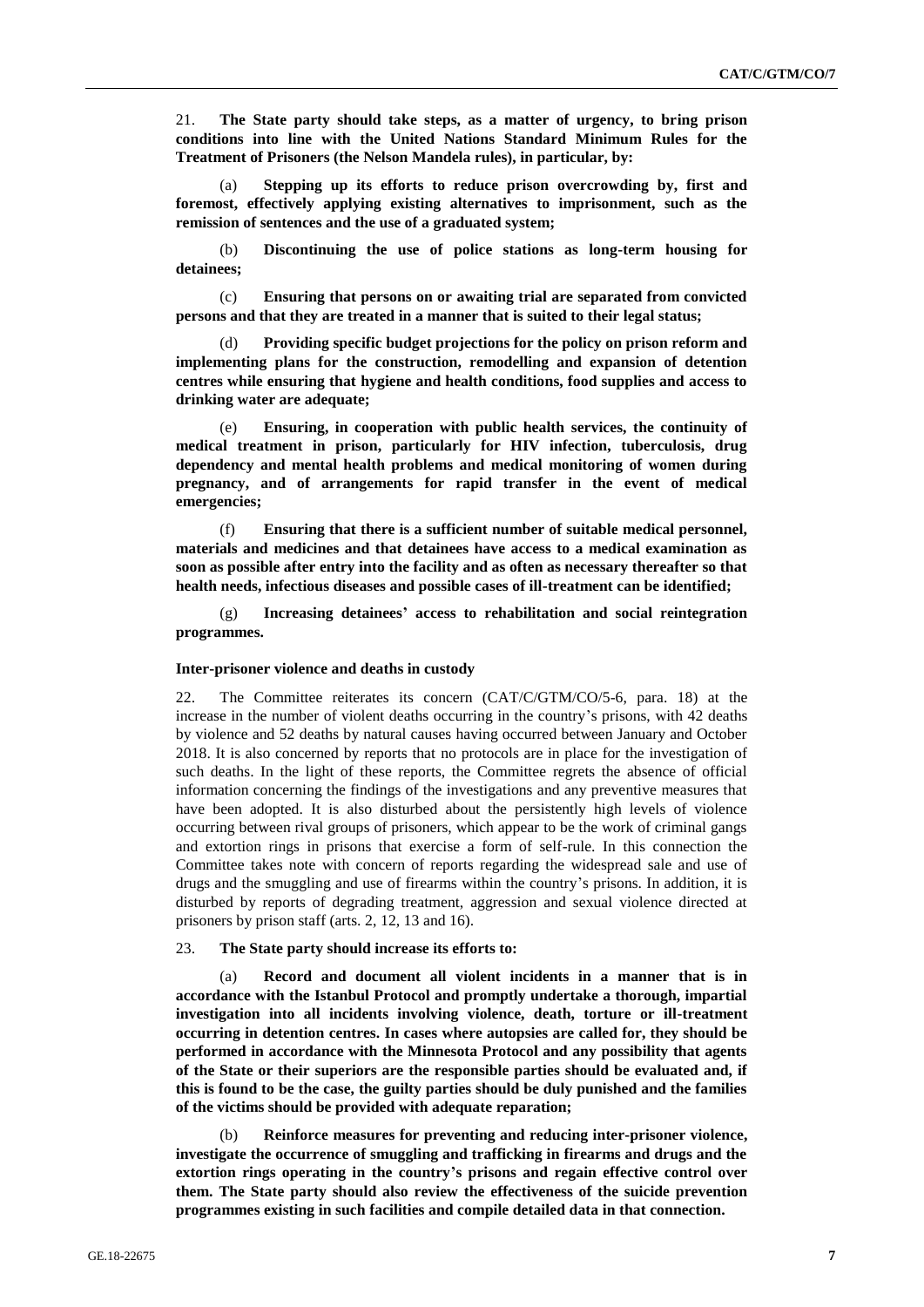## (c) **Recruit and train a sufficient number of prison personnel to ensure adequate ratios of prisoners to staff.**

#### **Deaths and ill-treatment occurring in residential and detention centres for adolescents**

24. The Committee is alarmed about the fire that broke out at the Virgen de la Asunción orphanage on 8 March 2017, which resulted in the deaths of 41 girls who had been locked in a schoolroom following an escape attempt and who were not freed in time by the police who were guarding them. While the Committee takes note of the investigations that are under way, it is concerned by reports that the events in question are being classified as minor offences, without taking into account intimidation as a possible purpose of torture. It is also concerned that complaints of ill-treatment, sexual abuse and trafficking in that centre are not being investigated and that there have been delays in paying out the annuity awarded to survivors and the family subsidy granted to other family members, although it does note that such compensation is to be paid retroactively. The Committee reiterates its concern ( $CAT/C/GTM/CO/5-6$ , para. 19) about the persistence of overcrowding – despite the significant reduction therein – and about unhealthful conditions and the frequency of violent incidents, riots and fires at centres for adolescents in conflict with the law, although it welcomes the plan to establish new reintegration and resocialization centres and the adoption of investigative protocols suited to the needs of adolescents in conflict with the law (see para. 5 (g) above). While noting the information provided by the delegation about the separation of adolescents in conflict with the law by age group, the Committee continues to be concerned at the failure to separate adolescents from young adults in the Las Gaviotas and Los Gorriones detention centres (arts. 2, 4, 12 to 14 and 16).

#### 25. **The Committee urges the State party to adopt effective measures for:**

(a) **Investigating, promptly, thoroughly and impartially, all allegations of murder, torture, ill-treatment, sexual abuse and trafficking of children and adolescents who have been placed in the Virgen de la Asunción orphanage – whether the alleged events occurred before or after the events of 8 March 2017 – and of children and adolescents who have been placed in other shelters or detention centres and ensuring that the suspected perpetrators, together with their superiors who knew or should have known that such acts were being committed, are prosecuted and, if found guilty, punished in a manner that is commensurate with the seriousness of their actions;** 

(b) **Promptly providing full redress to the child and adolescent victims of these acts and their families, including an enforceable right to fair and adequate compensation and the means for as full a rehabilitation as possible;**

(c) **Developing a public policy aimed at averting the institutionalization of children and adolescents, supporting families and suitable community-based services and ensuring that the separation of a child from his or her family for purposes of protection, detention or imprisonment is allowed only as an exceptional measure and for the shortest period of time possible;**

Improving, as a matter of urgency, conditions in shelters and centres of **deprivation of liberty for children and adolescents in terms of sanitation, hygiene and safety and ensuring that adolescents are separated from adults, that suitable, culturally diverse socio-educational and rehabilitation programmes are offered, that the staff have received appropriate training and that regular inspections are carried out.** 

#### **Investigation of acts of torture and other serious violations committed during the internal armed conflict**

26. While the Committee recognizes the recent progress made in some cases involving grave violations committed during the internal armed conflict, such as the judgments handed down in the Sepur Zarco and Molina Theissen cases, it continues to be concerned at the fact that most such violations remain unpunished. It is especially concerned about the effort being made to win passage of Bill No. 5377, which would introduce an amnesty for persons who committed grave human rights violations during that period. In addition, it is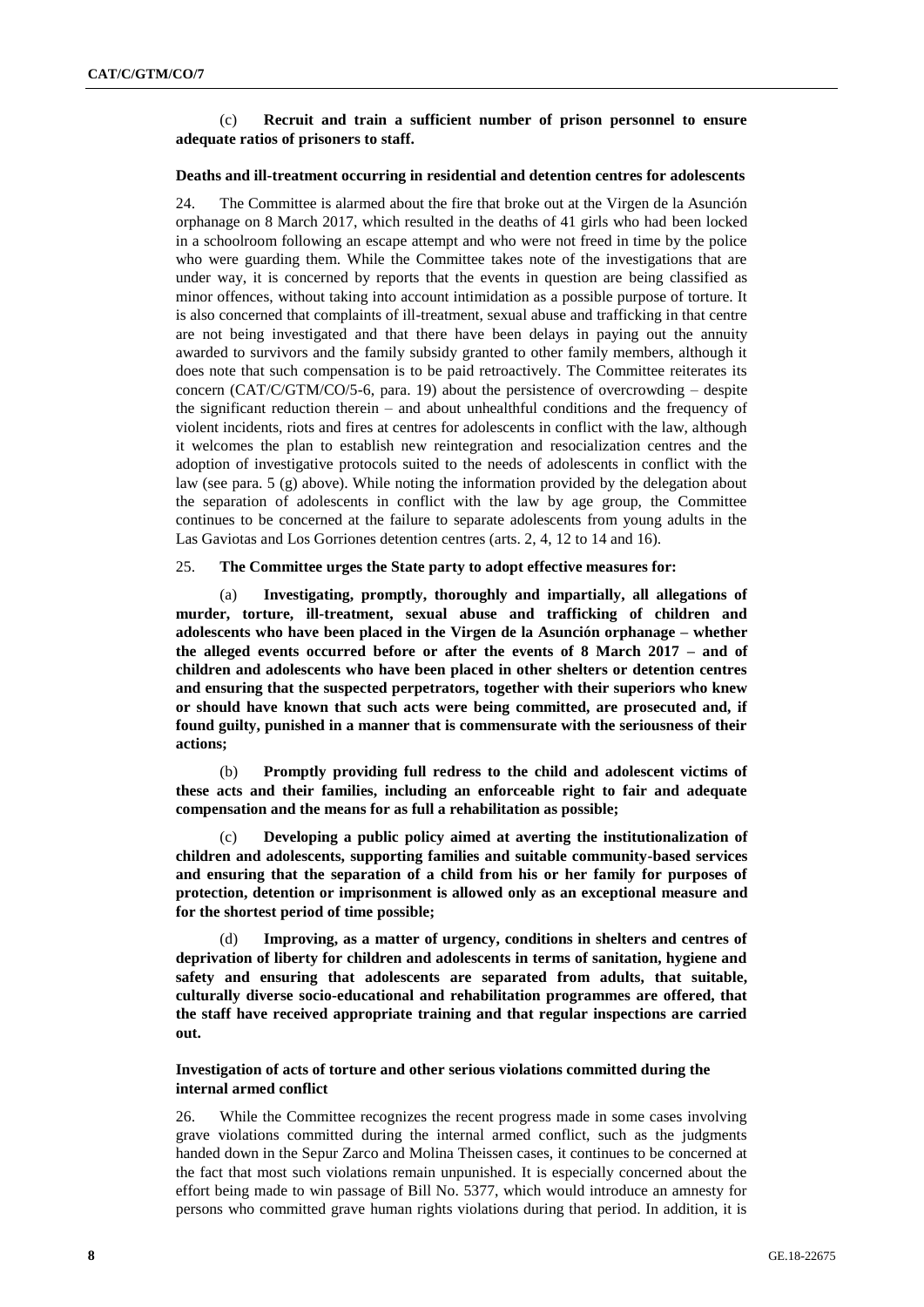concerned by reports of the stigmatization of victims, witnesses and justice officials and the filing of spurious lawsuits against them, as in the Molina Theissen case. The Committee is concerned at the acquittal of José Mauricio Rodríguez Sánchez, former head of military intelligence, despite the fact that the High-Risk Trial Court B confirmed in the same judgment that the army was responsible for the genocide of Maya Ixil communities in 1982 and 1983, although it notes that the judgment is under appeal. It is also concerned at the repeated use of delaying tactics that threaten to undermine the aggrieved parties' access to justice, given the advanced age of the victims and of their aggressors. The Committee also regrets that there has been no progress towards the passage of Bill No. 3590, on the establishment of a national commission to search for disappeared persons, since 2007, even though it is legally in order and despite the Committee's previous recommendations (CAT/C/GTM/CO/4, para. 11), although the Committee does take note of the existence of a new legislative proposal for the establishment of such a commission (arts. 2, 12 and 16).

### 27. **The Committee reiterates its previous recommendations (CAT/C/GTM/CO/4, para. 15 and CAT/C/GTM/CO/5-6, paras. 10 and 11) and urges the State party to:**

(a) **Ensure that all grave human rights violations committed during the internal armed conflict, in particular massacres, acts of torture, acts of sexual violence and enforced disappearances, including the Ixil genocide, are investigated without delay and that the parties who planned and directed those crimes and the parties who actually carried them out, including the chain of command, are punished in a manner commensurate with the seriousness of their acts. The State party should rule out the possibility of granting an amnesty or any other type of pardon for the crime of torture, as to do so would be a breach of the Convention;** 

(b) **Provide effective protection for victims, witnesses and their families and all other persons involved in criminal proceedings and prevent their revictimization;**

Guarantee the independence and safety of justice officials and take the **necessary steps to deal with actions or omissions, attacks and reprisals directed against them which are hampering the proceedings;**

Step up its efforts to locate and identify all persons who were subjected **to enforced disappearance during the internal armed conflict by setting up a national search commission and a consolidated, centralized register of disappeared persons, as was recommended in the judgment handed down in the Molina Theissen case.**

## **Redress**

28. While the Committee takes note of the progress made by the State party in following up on the cases considered by the Inter-American Commission on Human Rights and the Inter-American Court of Human Rights, it is concerned by reports that the compensation offered to victims does not always match the sums awarded in those decisions and that the State party has given priority to economic compensation over other measures. The Committee also regrets that the State party has not provided information on the measures of reparation and compensation, including means of rehabilitation, awarded by national courts and effectively implemented in order to benefit victims of torture or their families during the period under review. With regard to the steps taken to guarantee redress for victims of human rights violations committed during the internal armed conflict, the Committee remains concerned at the small size of the budget allocation for the National Reparations Programme, the administrative and linguistic barriers that hinder the submission of requests for redress owing to documentation requirements, procedural delays and the scant number of cases in which redress has been granted (art. 14).

29. **The Committee draws the State party's attention to its general comment No. 3 (2012) on the implementation of article 14 by States parties, in which it provides a detailed description of the nature and scope of their obligations under the Convention to grant full redress to victims of torture. In particular, the State party should:**

(a) **Ensure that all victims of torture or ill-treatment obtain redress, which includes an enforceable right to fair and adequate compensation, measures of**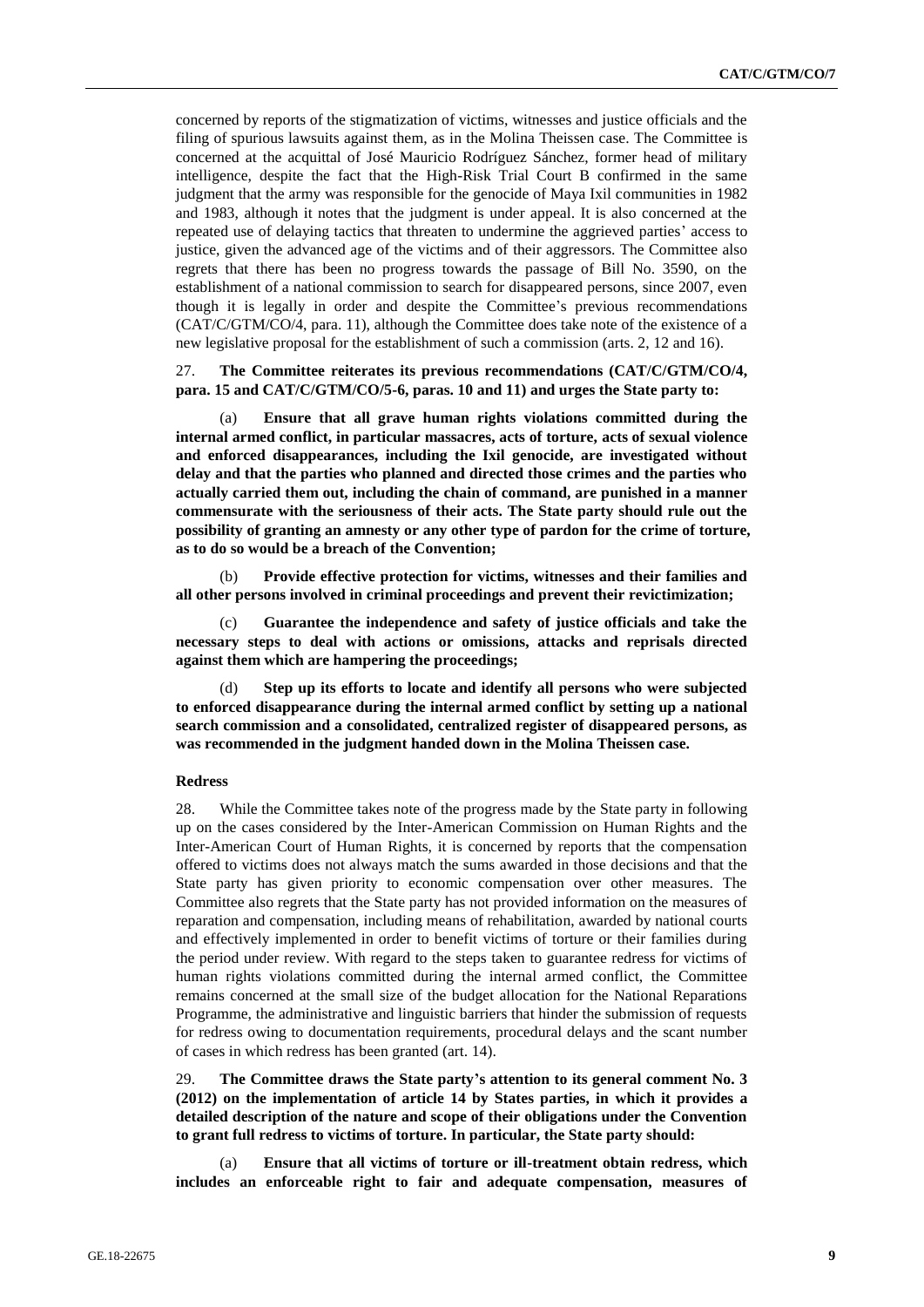**restitution and satisfaction, the means for as full rehabilitation as possible and guarantees of non-repetition;**

(b) **Conduct an assessment, in cooperation with specialized civil society organizations, of torture victims' existing needs in terms of rehabilitation;**

Continue to move forward with the adoption of the necessary legislation **and other measures to ensure that all persons who were subjected to torture during the internal armed conflict obtain full redress, to provide the National Reparations Programme with the resources it needs to operate and to facilitate victims' access to redress by putting in place simplified, culturally sensitive and gender-sensitive mechanisms for that purpose and offering interpretation services where necessary.**

### **Forced institutionalization and ill-treatment in centres for persons with disabilities and persons on drugs**

30. While noting the efforts made at the Federico Mora psychiatric hospital to separate patients in conflict with the law from regular patients, the Committee remains concerned at cases of sexual and physical abuse of patients, as acknowledged by the delegation, and regrets that the State party has provided only scant information on the outcome of investigations into abuses committed during the reporting period. The Committee also expresses its concern at reports that solitary confinement and physical and chemical restraints have been used on persons with disabilities at the Federico Mora hospital and on children and adolescents with disabilities at the Hogar Virgen del Socorro and the Hogar Hermano Pedro, although it welcomes the information provided by the delegation indicating that solitary confinement was prohibited in 2017. The Committee is further concerned at reports that drug users are involuntarily committed to private drug rehabilitation centres, where they are subjected to cruel treatment (arts. 2, 12, 13 and 16).

31. **The Committee reiterates its previous recommendations (CRC/C/GTM/CO/5-6, paras. 20 and 21) and urges the State party to:**

(a) **Prioritize family reintegration and community-based health and social services as an alternative to the institutionalization of persons with intellectual and psychosocial disabilities and drug users;**

(b) **Avoid forced hospitalization or confinement on medical grounds, unless it is strictly necessary, and even then it should be used solely as a measure of last resort, for the shortest possible period, and solely when accompanied by adequate procedural and substantive safeguards, such as initial and periodic judicial reviews and unrestricted access to a lawyer and to complaint mechanisms;**

(c) **Ensure that the principle of free, prior and informed consent for medical treatment is respected and that means of physical or chemical restraint are used only as a last resort to prevent the risk of harm to the individual or others and only when all other reasonable options would fail to satisfactorily contain that risk. The State party should ensure that the use of restraints is rigorously recorded in special registers and that any abuse is effectively investigated and that, where applicable, criminal charges are brought against those responsible;**

(d) **Ensure that all allegations of ill-treatment and sexual abuse of patients in the Federico Mora hospital, in centres for children with disabilities and in rehabilitation centres are investigated promptly, thoroughly and impartially. The State party should also ensure that alleged perpetrators are prosecuted and, if found guilty, punished in a manner commensurate with the seriousness of their acts, and should ensure that all victims are granted adequate redress;** 

(e) **Increase resources and take the necessary measures to remedy any deficiencies that may exist in the internal functioning of the Federico Mora hospital and residential centres for children with disabilities, in particular by prohibiting solitary confinement and by ensuring the proper medical and health care for patients and residents and the appropriate selection and training of personnel;**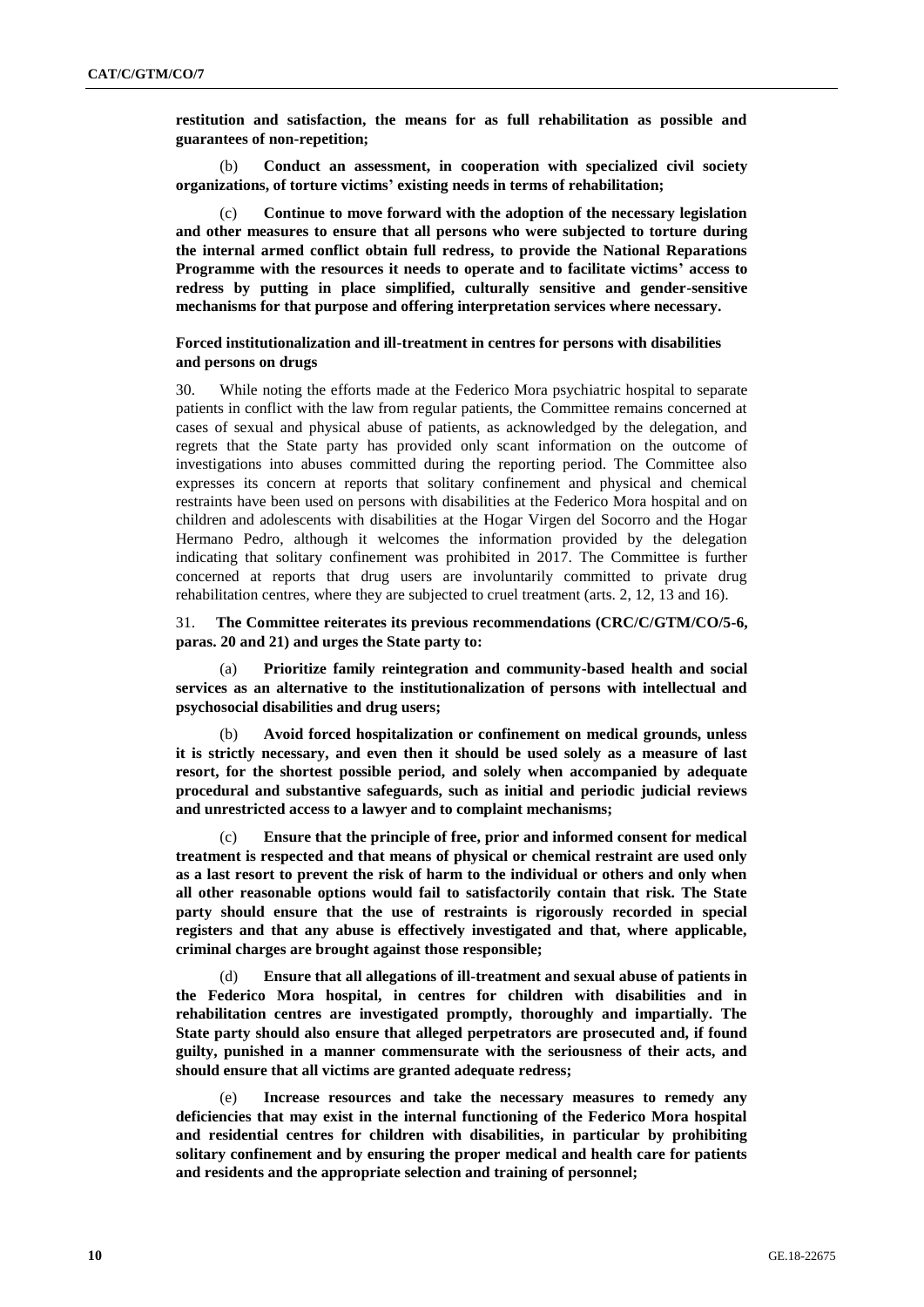(f) **Ensure that psychiatric and drug rehabilitation centres are regularly monitored by health and social services inspection authorities and independent monitoring mechanisms.** 

#### **Violent deaths, evictions and internal security**

32. The Committee remains concerned at the high number of violent deaths occurring in the context of organized crime, mostly caused by firearms, and at reports of the persistence of lynchings, despite the organization of awareness campaigns. It is also concerned that there continue to be challenges in government oversight of private security companies, which sometimes take on the functions of the National Civil Police, creating an environment of intimidation, particularly in indigenous communities. The Committee also remains concerned about reports that the armed forces continue to play a role in civil security tasks carried out in response to the situation of insecurity, even though they were due to gradually cease providing such assistance in 2018. Despite the information provided by the delegation, the Committee continues to be concerned at reports that the National Civil Police, the army and private security firms are carrying out forced evictions, resorting to violence, intimidation and threats, and that indigenous communities have been particularly affected (arts. 2, 12 and 16).

33. **The Committee reiterates its previous recommendations (CAT/C/GTM/CO/4, para. 16 and CAT/C/GTM/CO/5-6, paras. 15 and 16) and urges the State party to redouble its efforts to:**

(a) **Prevent and punish all acts of violence under its jurisdiction, including killings, lynchings and excessive use of force committed by or with the acquiescence of the security forces, ensuring that complaints are investigated promptly, effectively, independently and impartially; that perpetrators are prosecuted and punished; and that victims receive appropriate redress;**

(b) **Develop a policy for the prevention of lynching;**

(c) **Develop a policy for establishing stricter control over the possession and carrying of firearms;**

(d) **Take, as a matter of urgency, the necessary measures to fulfil the State's commitment to definitively withdraw the armed forces from civil security tasks;**

Ensure that all private security firms are registered, as required by law, **that their activities are properly monitored and that they are held accountable, and that those that fail to comply with the law are penalized;**

Provide routine training to all law enforcement officers on the use of **force in the context of evictions, with due regard for the principles of legality, necessity and proportionality and for the Basic Principles on the Use of Force and Firearms by Law Enforcement Officials.** 

#### **Principle of non-refoulement and situation of migrants**

34. While welcoming the adoption in 2016 of the new Migration Code (see para. 4 (b) above), the Committee notes with concern that some of its provisions may give rise to violations of the principle of non-refoulement, since they do not explicitly recognize this principle for the duration of the asylum proceeding and provide for the expulsion of persons who do not meet the administrative requirements for entry, including persons in need of international protection. The Committee also notes with concern that there are no appeal procedures and that regulations for the implementation of the new Code have not yet been adopted, although it acknowledges the State party's commitment to adopt them soon. The Committee is troubled by reports of collective expulsion and the return of unaccompanied children and adolescents without due regard for the principle of non-refoulement or for the best interests of the child. It is concerned at the situation of insecurity faced by migrants in transit, particularly members of the so-called "caravan" of Central American migrants. The Committee is also concerned about deplorable conditions in the facilities where migrants and returnees are kept (arts. 2, 3 and 16).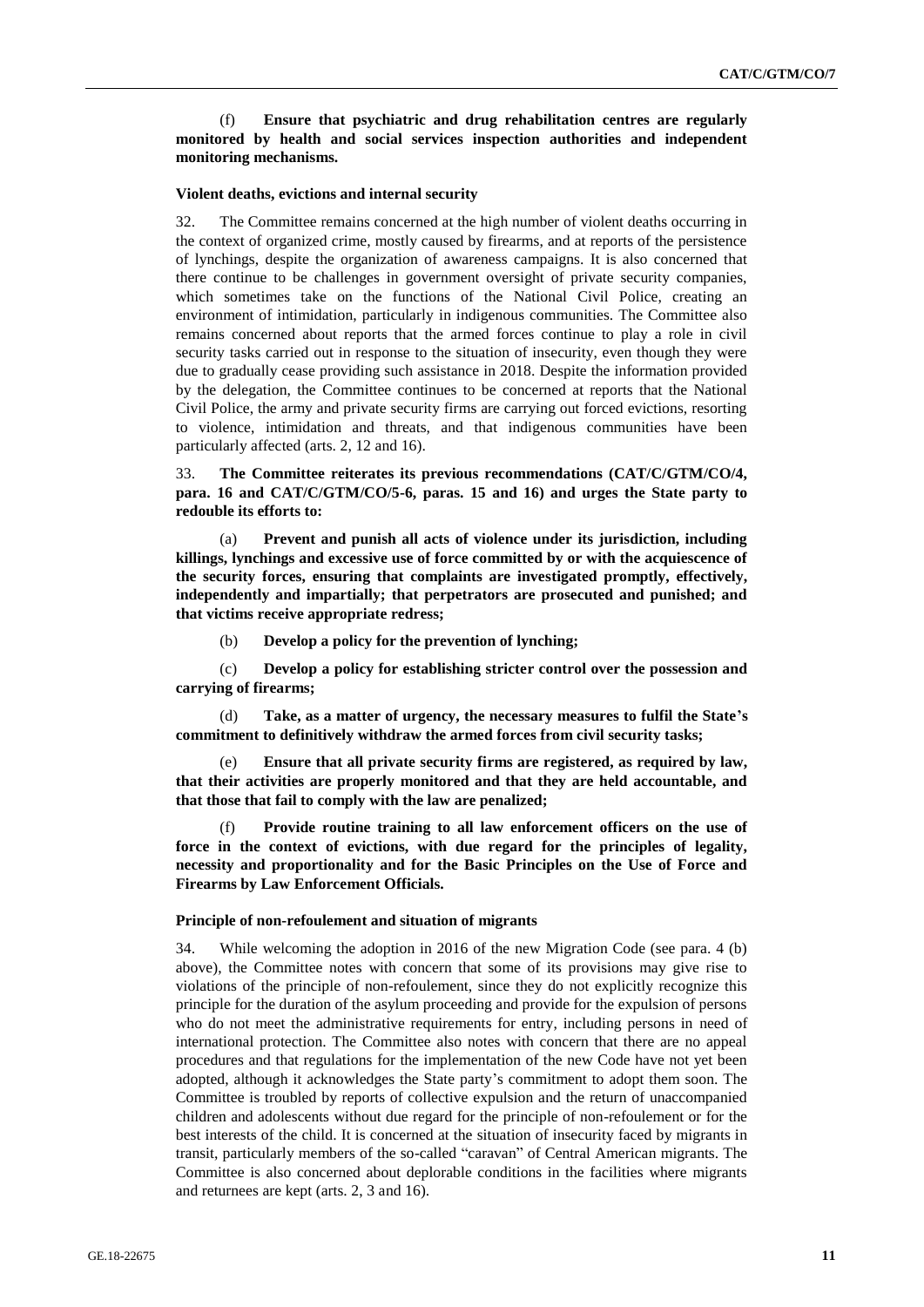35. **The State party should take the necessary legislative and administrative measures to ensure, in law and in practice:** 

(a) **That no one may be expelled, returned or extradited to another State where there are substantial grounds for believing that he or she would run a personal and foreseeable risk of being subjected to torture;**

(b) **That migrants have access to refugee-status determination procedures, particularly at border posts, and to the swift and fair determination of refugee status, and the right to an effective remedy with suspensive effect in which appeals are reviewed by an independent authority;** 

(c) **That asylum seekers and migrants are able to access legal assistance, interpretation and other basic services and that the best interests of the child are a primary consideration in all decisions concerning child and adolescent migrants and asylum seekers;**

(d) **That the necessary conditions are in place to ensure the safety of and assistance to migrants in transit and the necessary physical conditions and basic services in reception centres.** 

#### **Femicide, gender-based violence and trafficking**

36. While appreciating the measures taken to combat gender-based violence and trafficking (see paras. 4 (a) and 5 (a), (b) and (c) above), the Committee remains concerned at the increase in the number of reported cases of sexual violence and the alarming number of femicides, a number that reached 307 in 2018, perpetrated in some cases as a means of social control and intimidation linked to organized crime, with 8 cases having been committed by police officers between 2012 and 2018. The Committee is also concerned at the low number of prosecutions and the leniency of the penalties imposed, the fact that specialized courts do not exist in all of the country's departments and the decrease in the number of trafficking cases detected among vulnerable population groups. It is further concerned about the failure to provide redress for victims, the insufficiency of the resources allocated to Comprehensive Support Centres for Women Survivors of Violence and the lack of high-quality specialized services in shelters for trafficking victims. While noting the recent reactivation of the National Coordination Agency for the Prevention of Domestic Violence and Violence against Women, the Committee regrets that this institution has been weakened and does not have the necessary resources (arts. 2, 12, 13 and 16).

## 37. **The Committee reiterates its previous recommendations (CAT/C/GTM/CO/4, para. 16 and CAT/C/GTM/CO/5-6, para. 13) and urges the State party to:**

(a) **Ensure that all cases of gender-based violence and trafficking, especially those involving actions or omissions by State authorities or other entities which engage the international responsibility of the State party under the Convention, are thoroughly investigated with a gender-sensitive and culturally sensitive approach, that the alleged perpetrators are prosecuted and, if convicted, are punished appropriately and that the victims receive redress, including adequate compensation;**

(b) **Promote the creation of specialized courts and prosecutors' offices in all departments of the country;**

Provide mandatory training on the prosecution of gender-based violence **and trafficking to all justice and law enforcement personnel and continue awarenessraising campaigns on all forms of violence against women, including trafficking, with a gender-sensitive and culturally sensitive approach;**

(d) **Provide the necessary annual funding for the institutions responsible for implementing the existing laws, in particular the Comprehensive Support Centres for Women Survivors of Violence, the National Coordination Agency for the Prevention of Domestic Violence and Violence against Women and shelters for trafficking victims, ensuring that trafficking victims receive protection and secondary services;**

(e) **Increase the early detection capacity of law enforcement personnel to enable them to promptly identify victims of trafficking, as recommended by the**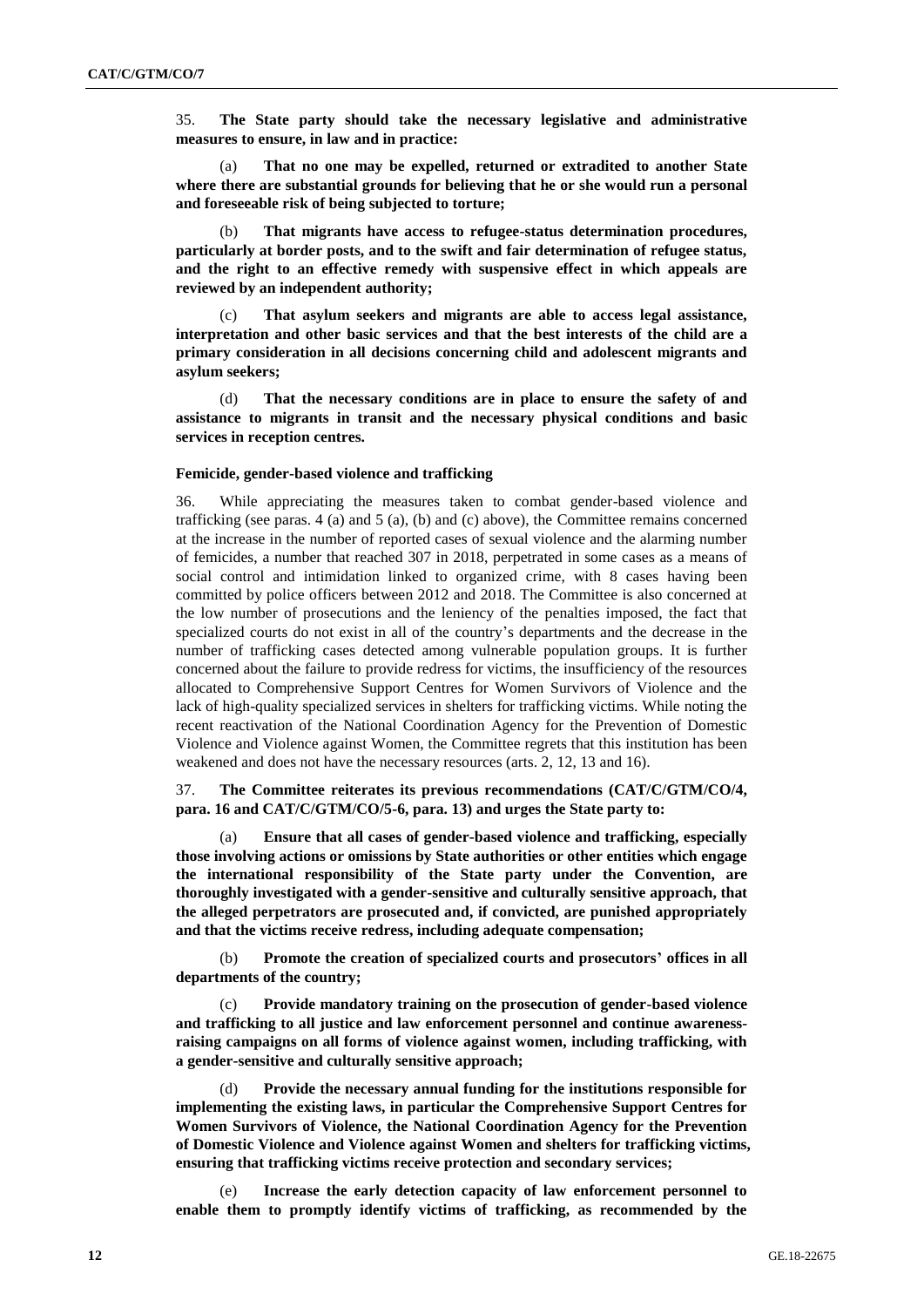#### **Committee on the Elimination of Discrimination against Women (CEDAW/C/GTM/CO/8-9, paras. 24 and 25).**

#### **Attacks against human rights defenders and journalists**

38. The Committee reiterates its concern at reports of a significant increase in attacks against human rights defenders and journalists, ranging from repeated threats and harassment to murder, with 24 murders of defenders – mostly those defending indigenous peoples' rights, the right to land and the environment – recorded between January and October 2018. The Committee is also concerned at the continuous stigmatization and defamation of defenders in the media, including social media, and by members of the executive branch, and at allegations of the misuse of criminal procedures against human rights defenders, including surveillance, arbitrary detention and the prolonged use of pretrial detention in areas where disputes often occur over agricultural land. While noting the protection mechanisms in place (see para. 5 (e) above) and the preventive measures ordered, the Committee regrets that the process of drafting a public policy for the protection of human rights defenders has not yet been complete. It also regrets the low number of convictions for the acts mentioned above and the limited effectiveness of the Unit for the Analysis of Attacks on Human Rights Defenders (arts. 2, 11, 12, 13 and 16).

39. **The Committee reiterates its previous recommendations (CAT/C/GTM/CO/4, para. 12 and CAT/C/GTM/CO/5-6, para. 14) and urges the State party to:**

(a) **Adopt and implement a public policy for the protection of human rights defenders, especially those defending the rights of indigenous peoples, and a programme for the protection of journalists and other media workers that is the outcome of a participatory process, and examine in greater depth the causes of the unprecedented violence towards these groups;**

(b) **Disseminate General Instruction No. 5-2018 of the Public Prosecution Service, ensure the prompt, thorough and effective investigation of all threats and attacks targeting human rights defenders and journalists, and ensure that those responsible are tried and punished in accordance with the seriousness of their acts;**

(c) **Ensure that the criminal justice system is not used to attack human rights defenders and that due process guarantees are upheld in cases in which charges are brought against human rights defenders;**

(d) **Provide resources and the necessary training to existing agencies with a protection mandate, so that they can respond in a coordinated manner and with due diligence;**

(e) **Ensure that human rights defenders are not subjected to reprisals for communicating with or providing information to the United Nations treaty bodies, including the Committee against Torture.** 

#### **Violence motivated by sexual orientation or gender identity**

40. While appreciating the State party's efforts to guarantee the rights of lesbian, gay, bisexual, transgender and intersex persons, the Committee remains concerned at the high rate of violence they face, and is particularly concerned at the killings of transgender women, often linked to organized crime. The Committee is also concerned that the passage of draft legislation that would perpetuate discrimination based on sexual orientation, such as Bill No. 5272, may exacerbate this violence. The Committee is further concerned at the vulnerable situation of lesbian, gay, bisexual, transgender and intersex persons in detention, including transgender women incarcerated in men's prisons, who are exposed to a high rates of sexual violence, lengthy periods of segregation for their own safety and invasive and humiliating body searches (arts. 2, 12 and 16).

#### 41. **The State party should:**

(a) **Ensure the physical integrity of lesbian, gay, bisexual, transgender and intersex persons in all settings and uphold the principle of non-discrimination on the grounds of sexual orientation or gender identity;**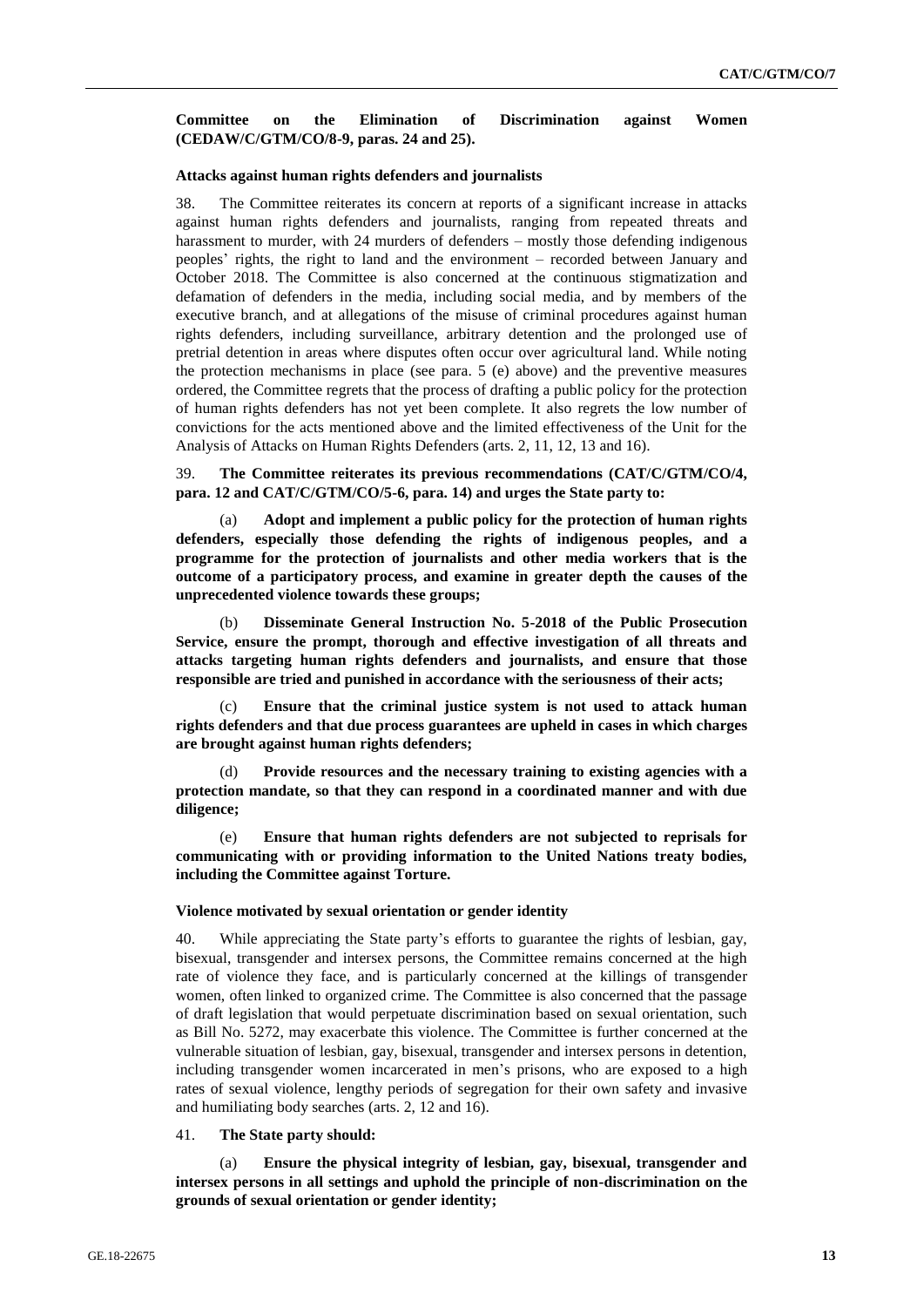(b) **Ensure that assaults motivated by a person's sexual orientation or gender identity are investigated, that the persons responsible are tried and punished and that the victims obtain redress, and that data on such crimes are systematically collected;**

(c) **Expedite the adoption and implementation of protocols to address the special needs of lesbian, gay, bisexual, transgender and intersex persons in the prison system;**

(d) **Exercise strict supervision of body search procedures and ensure that they are not degrading, that invasive searches are conducted only in exceptional cases and are as unintrusive as possible, and that they are conducted by trained staff of the same sex, and with full respect for the dignity and gender identity of the individual concerned (rules 50 to 53 and 60 of the Nelson Mandela Rules);**

(e) **Ensure that segregation for safety reasons conforms to the provisions of the Nelson Mandela Rules.** 

#### **Training**

42. The Committee expresses concern at the low coverage of the courses held on torture prevention and regrets that there has been no sustained follow-up to the training activities for law enforcement personnel during the review period. It also regrets that it has not received specific information on the scope and coverage of training programmes for judges, prosecutors and medical personnel; on the training provided to other law enforcement personnel, migration officers, public defenders and staff of the National Institute of Forensic Sciences; or on the course content taught on the needs of vulnerable groups deprived of their liberty. The Committee is also concerned that the State party still does not have a specific methodology to evaluate the effectiveness of these programmes in reducing the prevalence of torture and ill-treatment (art. 10).

#### 43. **The State party should increase its efforts to:**

(a) **Develop and implement mandatory and regular training programmes and ensure that all public servants, including law enforcement personnel, migration officers, members of the army, prison officials, the judiciary, and staff of the Public Prosecution Service, the Public Criminal Defence Institute and the National Institute of Forensic Sciences are duly familiarized with and receive the relevant instructions regarding the provisions of the Convention and the obligations with regard to prevention, investigation, punishment and redress for crimes of torture and illtreatment, and regarding the specific needs of vulnerable groups;**

(b) **Develop training programmes on non-coercive investigatory techniques;**

(c) **Establish a methodology for evaluating the effectiveness of training programmes as a means of reducing the number of cases of torture and ill-treatment;**

(d) **Continue to ensure that all relevant staff, including medical personnel and personnel of centres for persons with disabilities, receive specific training in identifying and documenting cases of torture and ill-treatment in accordance with the Istanbul Protocol.**

#### **Follow-up procedure**

44. **The Committee requests the State party to provide, by 7 December 2019, information on follow-up to the Committee's recommendations on the national mechanism for the prevention of torture; deaths and ill-treatment occurring in shelters and detention centres for adolescents; investigation of acts of torture and other serious violations committed during the internal armed conflict; and violent deaths, evictions and internal security (see paras. 15 (b), 25 (a) and (b), 27 (a) and 33 (d) and (e) above). In that context, the State party is invited to inform the Committee about its plans for implementing, within the coming reporting period, some or all of the remaining recommendations contained in the concluding observations.**